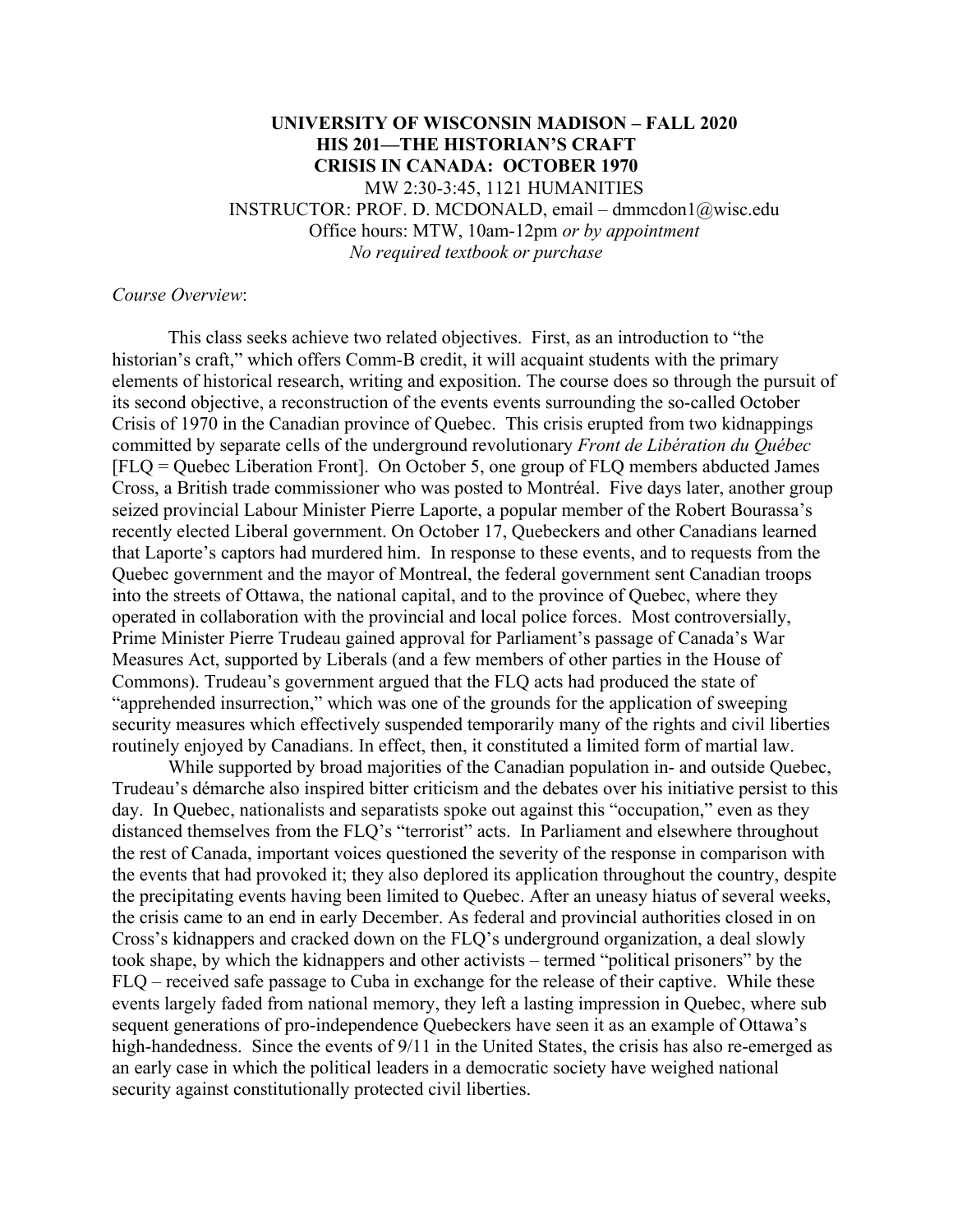In the process of reconstructing the arc of this crisis, including its background and consequences, you will engage in a series of activities that will satisfy the requirements of the university's Comm-B requirement *and* one of the requirements for the History major. These activities include attending weekly lectures and discussions, for which you will prepare with assigned readings, In addition, you will participate in a "team," whose members will offer a collaborative 40-minute presentation on a critical juncture in the October crisis. Finally, you will submit a variety of written assignments, designed to build your skills in research and the construction of convincing, evidence-based argument or interpretation. The culmination of this element will take the form of a 10-12 page research paper on *any* aspect of the October Crisis or its context. To begin the process of creating this paper, you will submit an research proposal before proceeding to a rough draft due before Thanksgiving, followed by a final draft which will fall due on the Wednesday of Exam Week. During the final two weeks of the semester, each of you will present a brief oral discussion of your research to the rest of the class. In all three of these activities  $-$  i. e. the proposal, team presentations and individual research discussions  $-$  you all will also serve as peer reviewers to help one another in refining your interpretations and expression. Finally, you will keep a dossier composed of all your written assignments for this course. When you submit your final paper, you will also submit a brief (400-600 word) assessment of what you learned about historical writing during the semester..

## *Course Objectives/Learning Outcomes:*

By the time you have completed your required work for this semester, you should accomplish the following objectives:

1. Learn to identify, locate and assess the relative reliability of different sorts of historical sources, including primary sources, memoirs, publicistic and journalistic materials, and secondary sources.

2. Analyze and combine the evidence in these sources into a clear and coherent narrative, relying on evidence drawn from the sources you have used.

3. Learn how to incorporate complex developments, interactions or processes in a clear wellorganized argument or interpretation about their meaning and/or significance.

4. Acquire an understanding of the events and contexts the combined to create the October Crisis, in the course of which you will:

5. Gain knowledge about different social, political, economic and cultural forces that shaped Canadian and Québécois history through 1970 and beyond.

6. Understand the causes that alter historical perspectives.

8. Learn about historical change, its causes and the various sorts of effects it can produce.

9. Most importantly, gain an understanding of what makes for effective oral and written communication as a set of identifiable skills that develop through practice and critical (self-)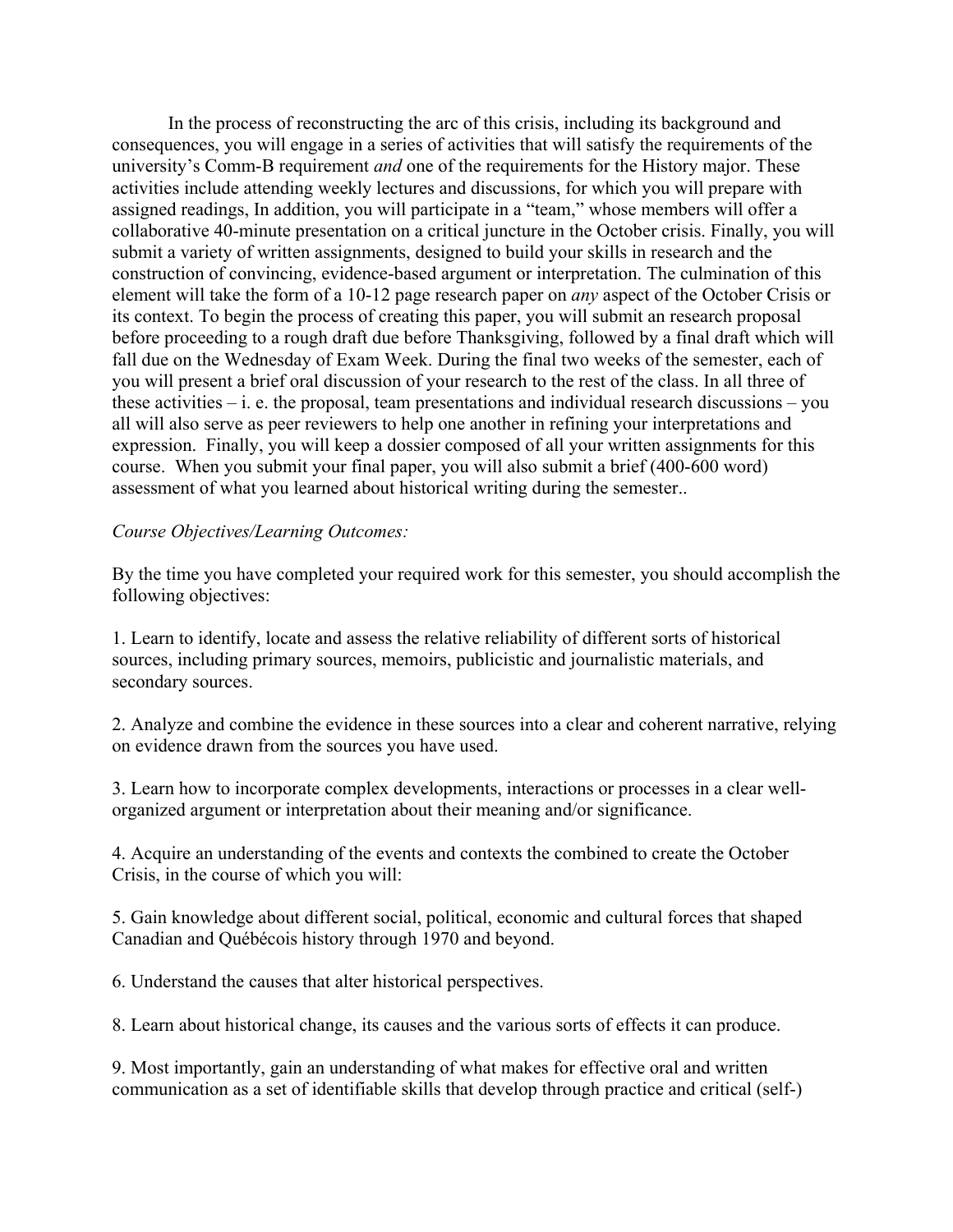assessment; and thus, develop self-set standards for expressing ideas, concepts or arguments in forms accessible to multiple audiences.

10. Finally, develop a useful set of "tools"—defining a topic, devising a research strategy and constructing an argument—for use in more advanced courses and in post-academic life.

#### *Assessment*

 Your grade from the course will reflect your performance in various phases of its activities. Your final paper will count for 25%, as will your participation in weekly discussions, combined with your final self-assessment. Your formal oral presentation will count for 15%. The team presentation will also amount to 15% and the balance of your grade comes from your briefer assignments. Assessment will reflect your levels of achievement *and progress* in presenting the materials dealt with by your readings in clearly expressed and well-organized prose, eventually in the form of clear and convincing argument.

## *Workload and Expectations*:

This 3-credit course meets as a group for 3 hours per week (according to UW-Madison's credit hour policy, each lecture counts as 1.5 hours). The course also carries the expectation that you will spend an average of at least 2 hours outside of class for every hour in the classroom. In other words, in addition to class time, plan to allot an average of at least 8 hours per week for reading, writing, preparing for discussions, and/or presentations for this course.

## *Plagiarism and Academic Misconduct*

Finally, as most participants are juniors or seniors, they should be well acquainted with academic standards regarding academic integrity and such forms of misconduct as plagiarism. To refresh your memory of, or to find out the university's rules in these matters and the procedures for dealing with cases of plagiarism, participants can use the following link: http://www.students.wisc.edu/doso/academic-integrity/.

## *Accommodations for Students with Disabilities*

The University of Wisconsin-Madison supports the right of all enrolled students to a full and equal educational opportunity. The Americans with Disabilities Act (ADA), Wisconsin State Statute (36.12), and UW-Madison policy (Faculty Document 1071) require that students with disabilities be reasonably accommodated in instruction and campus life. Reasonable accommodations for students with disabilities is a shared faculty and student responsibility. Students are expected to inform faculty [me] of their need for instructional accommodations by the end of the third week of the semester, or as soon as possible after a disability has been incurred or recognized. Faculty [I], will work either directly with the student [you] or in coordination with the McBurney Center to identify and provide reasonable instructional accommodations. Disability information, including instructional accommodations as part of a student's educational record, is confidential and protected under FERPA. (See: McBurney Disability Resource Center)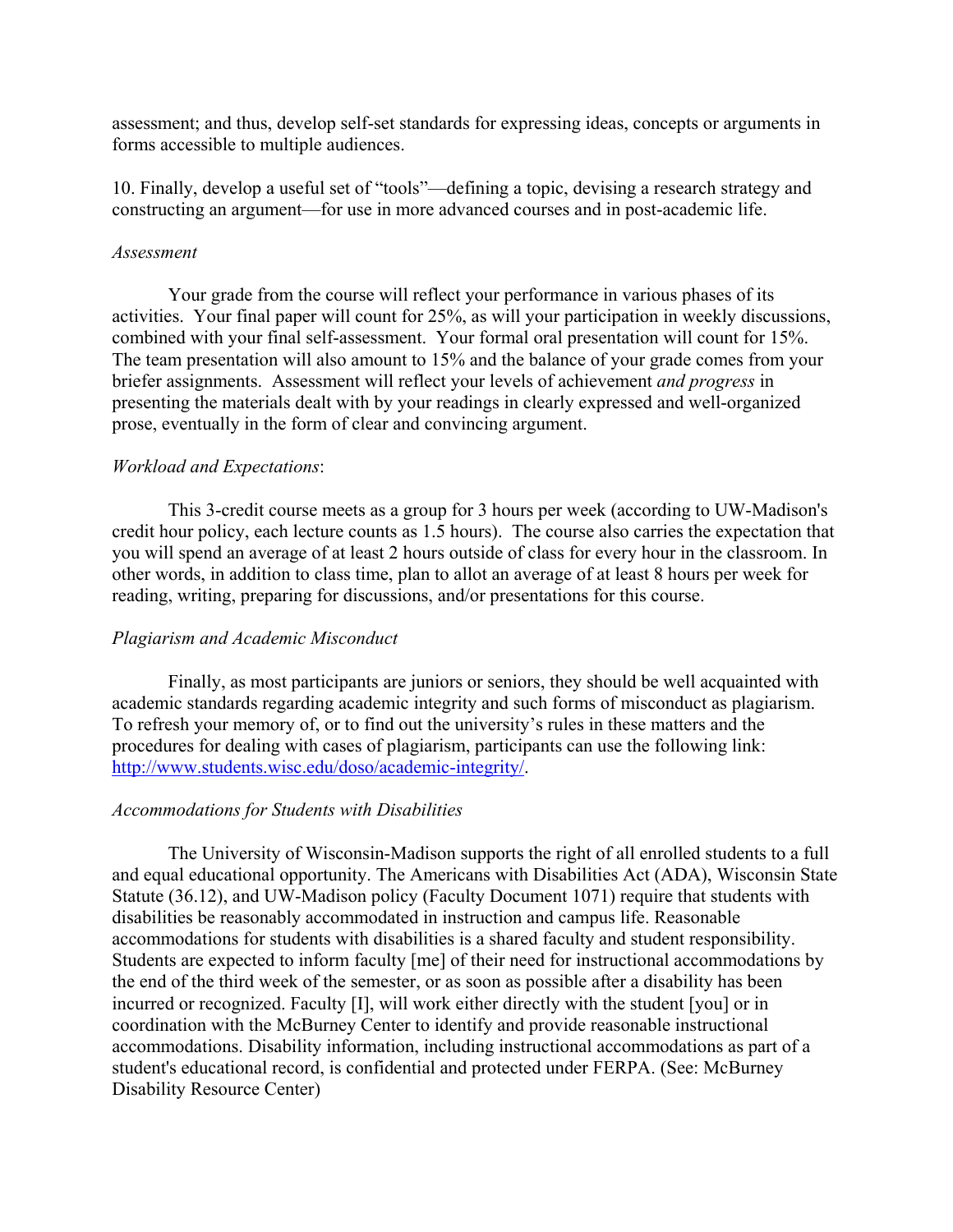#### *Diversity and Inclusion*

Diversity is a source of strength, creativity, and innovation for UW-Madison. We value the contributions of each person and respect the profound ways their identity, culture, background, experience, status, abilities, and opinion enrich the university community. Indeed, this course's topic – springing from controversies over ethnic belonging, inequality and deeply conflicting visions for the constitution of a community – offers a unique set of perspectives on diversity. As such, our discussions welcome and depend on participants' abilities to express freely their perspectives on these events and their implications. At UW-Madison, we commit ourselves to the pursuit of excellence in teaching, research, outreach, and diversity as inextricably linked goals.

The University of Wisconsin-Madison fulfills its public mission by creating a welcoming and inclusive community for people from every background – people who as students, faculty, and staff serve Wisconsin and the world.

#### *History Lab*

Those requiring assistance or extra guidance in framing and writing research papers should consult with the department's History Lab. A representative of this valuable resource will visit our class early in the semester. As the Lab's web-site states:

*The History Lab is a resource center where experts (PhD students) will assist you with your history papers. No matter what stage you are at in the writing process — choosing a topic, conducting research, composing a thesis, outlining your argument, revising your drafts — the History Lab staff can help you sharpen your skills and become a more successful writer. Drop by Humanities 4255 or schedule a one-on-one consultation at http://go.wisc.edu/hlab.* 

The following pages provide the calendar of lectures, discussion topics and assignments for the semester. Unless otherwise stated, you will find all assigned readings – as well as supplementary research materials and links to newspaper and media records – on the class's Canvas page. The assigned weekly readings, both compulsory and optional, will be posted in modules bearing the week's topic title. Supplementary sources – links to newspapers, periodicals, and lists of suggested online sources – will be posted on their own pages. You can use these as starting-points for your team presentations and research work. You will also learn strategies for conducting substantive research through web-based platforms for academic publications or other source materials.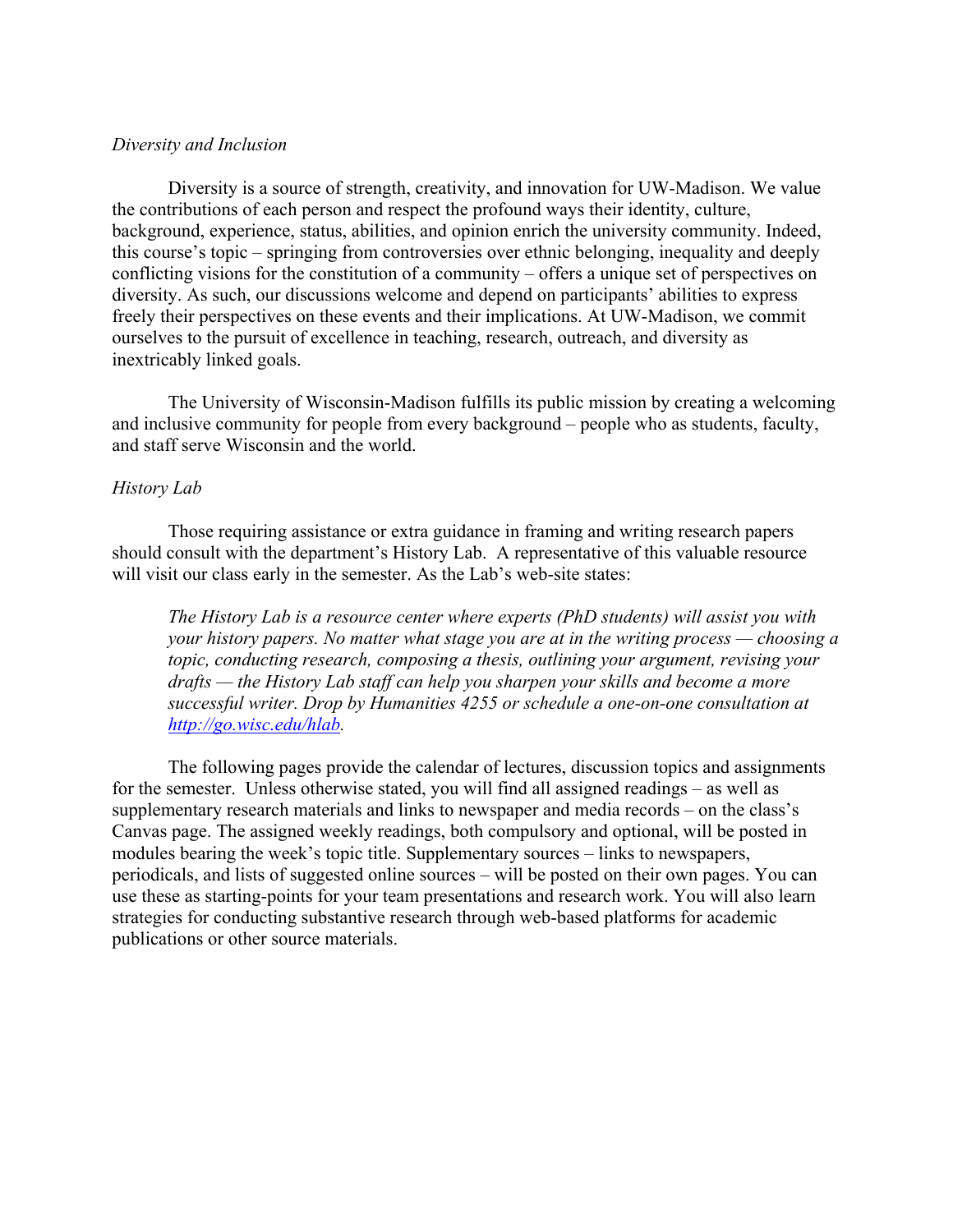# "TEAMS" FOR THE COLLABORATIVE IN-CLASS PRESENTATIONS

Class members have been assigned to one of three teams, each named after a prominent figure in the October Crisis. During each team's assigned week, the members will offer their class colleagues a 40-50 presentation that explores the events identified in the session's title in its historical context, tying it to previous issues that have emerged in the course, and discussing the meaning or significance of the subject, keeping in mind that a variety of perspectives likely exists. Team members should give themselves an appropriate lead-time in their preparations to familiarize themselves with the topic, conducting several meetings – via BB Collaborate or some other platform – to discuss what to emphasize, how to assign tasks and labor equitably, and how best to present their material. Presentations need not restrict themselves to conventional lecture/PowerPoint formats. Points are awarded for creativity and effectiveness. Please find your team below:

*Team Bourassa*: BAUR EITHUN HOLIHAN **JOHNSON** SMITH WILLIAMS

*Team Lévesque*: BONS FAHEY HOLSCHBACH RICHIE WATSON WOEHRER ZARKA

*Team Trudeau*: DOPKINS **FLICK** HUTH SANTAMARINA **WETTER** XU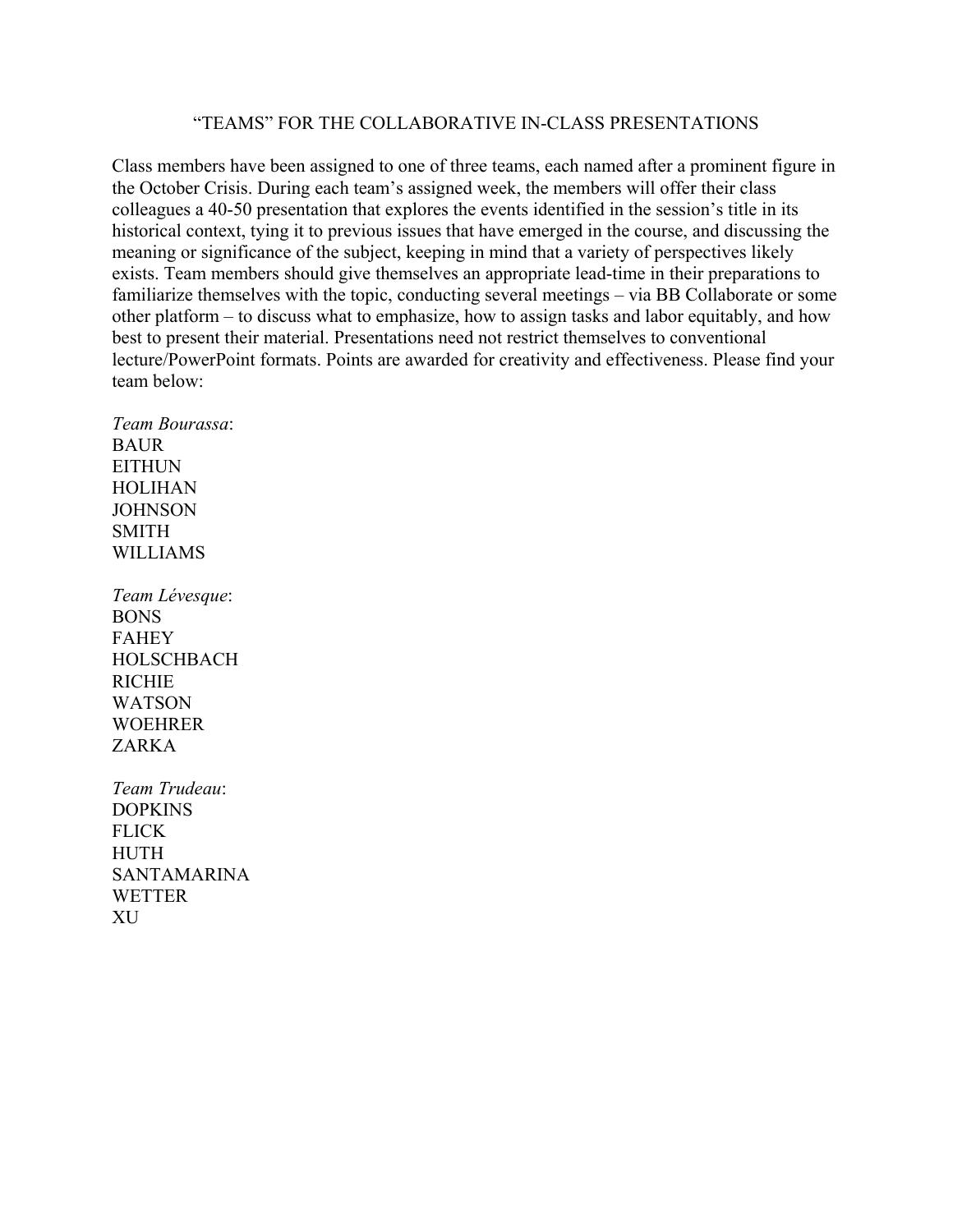# **SCHEDULE OF MEETINGS/TOPICS/ASSIGNMENTS**

(Readings posted in Canvas modules under weekly headings)

| Sept. 2    | INTRODUCTION—OVERVIEW AND EXPECTATIONS            |
|------------|---------------------------------------------------|
| Sept. 7, 9 | Lectures: CANADA AND QUÉBEC, 1955-1970-CHANGE AND |

FERMENT: 1. Canadian state, society, politics; 2. Nation and identity in Québec – Contexts, Currents, Contestation, 1759-1960

> *Assignment:* Statement (300-400 words) of knowledge about Canada, Québec and the October Crisis, due by beginning of class Sept. 7.

Sept. 14, 16 *Lecture*: THE 'QUIET REVOLUTION' AND THE NEW SEPARATISM, 1960-1970

> *Discussion of research, sources, footnotes—framing research questions and identifying paper topics*

*Assignment*: Write a 750 word account of Charles de Gaulle's "Vive le Québec Libre" speech in Montreal and the reactions it elicited. Use the Montreal *Gazette,* one other Canadian publication and *one* of: the *Times of London*, the *New York Times* or another non-Canadian publication, e. g. *Time*, *Newsweek*, *The Economist*, etc. Submit by the beginning of class on Sept. 21.

# Sept. 21, 23 *Lecture*: THE EMERGENCE OF THE FRONT DE LIBÉRATION DU QUÉBEC [FLQ]—REVOLUTIONARY NATIONALISM IN LOCAL AND GLOBAL CONTEXT

*Discussion*: Writing a proposal as a frame for your research paper.

*Assignment*: As an introduction to honing your online research skills, write a 300-500 word sketch of one of the following, based on a reading of *two* obituaries that you were able to find in the press resources for the course: Pierre Trudeau, T. C. "Tommy" Douglas, Robert Stanfield, Robert Bourassa, René Lévesque*,* Francois Simard, Pierre Vallières

Sept. 28, 30 *Lectures and discussion*: THE KIDNAPPINGS OF JAMES CROSS AND PIERRE LAPORTE

> *Assignment*: Write a 5-page description of the kidnappings based on the Tetley's diary, Simard's memoir and the "Manifesto" sent by the FLQ kidnappers. Due by beginning of class Oct. 5.

# Oct. 5, 7 *Lectures and discussion*: THE MURDER OF PIERRE LAPORTE AND THE DEBATE OVER THE WAR MEASURES ACT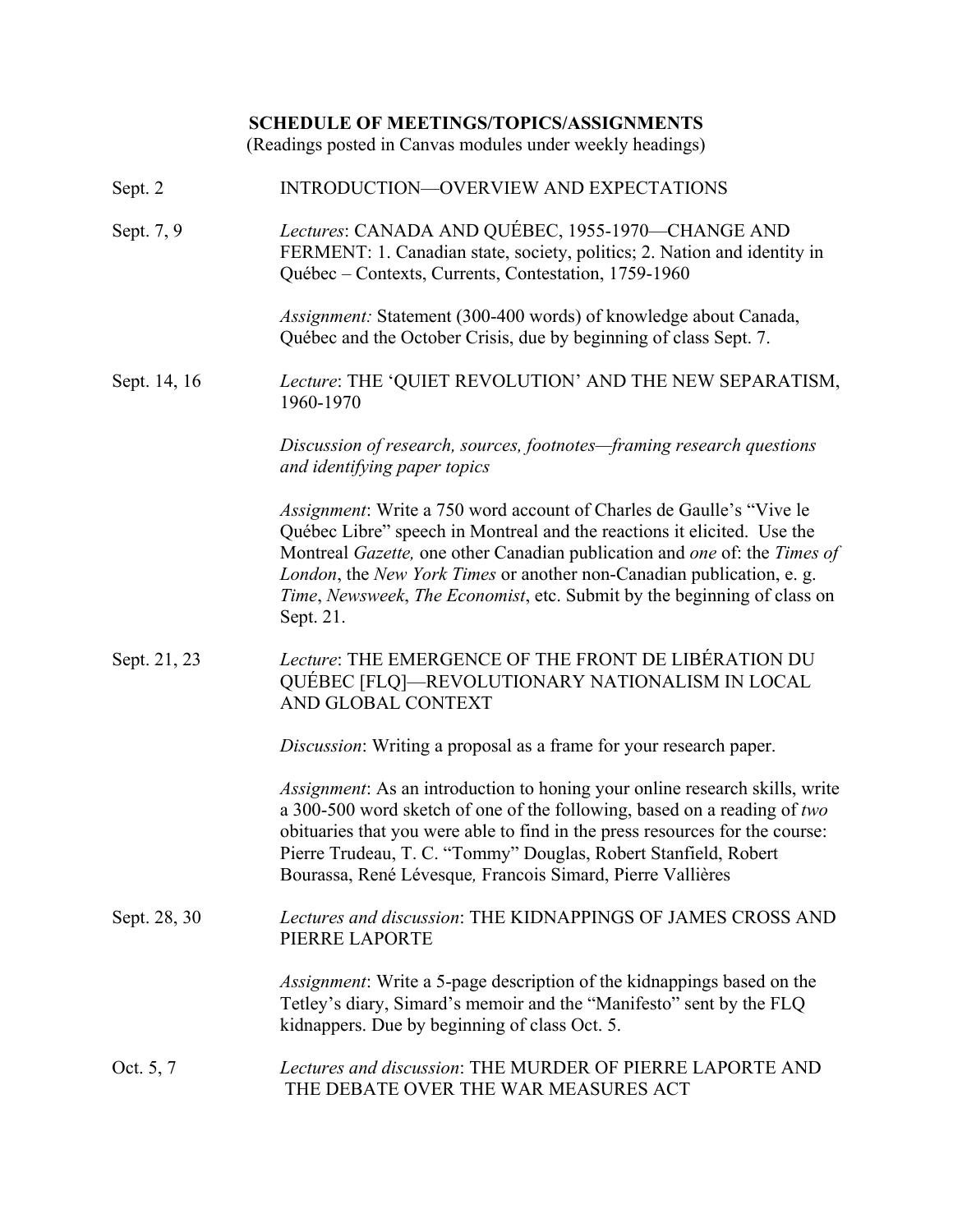|                 | <i>Assignment:</i> Revise and expand last week's paper (to a <i>maximum</i> of 8<br>pages), based on a reading of the press coverage in Montreal, the rest of<br>Canada, including the CBC, and in the non-Canadian press.                                                                                                                                                                                                                                                                                                                                      |
|-----------------|-----------------------------------------------------------------------------------------------------------------------------------------------------------------------------------------------------------------------------------------------------------------------------------------------------------------------------------------------------------------------------------------------------------------------------------------------------------------------------------------------------------------------------------------------------------------|
| Oct. 12, 14     | Lectures and discussion: THE WAR MEASURES ACT AND THE<br>QUÉBÉCOIS                                                                                                                                                                                                                                                                                                                                                                                                                                                                                              |
|                 | <i>Assignment:</i> Write a 1000-1,200 word proposal for your research paper,<br>including an introduction of your topic, an explanation of its significance<br>or interest, a discussion of its treatment (if possible), a preview of the<br>argument you hope to make and a list of 5 sources (not from the course<br>materials) that will serve as the starting-point for your subsequent<br>research. During our meeting on Oct. 14, we will discuss the elements,<br>structure and purpose of such document. Submit by the beginning of class<br>on Oct. 21 |
| Oct. 19, 21     | Lectures and discussion: THE WAR MEASURES ACT AND THE<br>"REST OF CANADA"; preparation for "team" presentations (Nov. 2.9,<br>11).                                                                                                                                                                                                                                                                                                                                                                                                                              |
|                 | <i>Assignment</i> : Peer review. Read the research proposal you received and in a<br>1-2 page review, comment on its strengths or weaknesses, research<br>questions, etc. Remember that your goal is to show the writer how to<br>strengthen their project.                                                                                                                                                                                                                                                                                                     |
| Oct, 26, 28     | CONSULTATIONS WITH PROF. MCDONALD, BY APPOINTMENT                                                                                                                                                                                                                                                                                                                                                                                                                                                                                                               |
| Nov. 2, 4       | THE RESOLUTION OF THE CRISIS                                                                                                                                                                                                                                                                                                                                                                                                                                                                                                                                    |
|                 | Nov. $2 -$ Team Bourassa presentation; Nov. $4 -$ Discussion of proposals<br>and preparing for the first draft.                                                                                                                                                                                                                                                                                                                                                                                                                                                 |
| Nov. 9, 11      | DÉNOUEMENT: "MAINSTREAM" SEPARATISM AFTER 1970                                                                                                                                                                                                                                                                                                                                                                                                                                                                                                                  |
|                 | Nov. $9 -$ Team Lévesque presentation; Nov. $11 -$ Discussion of research<br>and challenges in research for paper.                                                                                                                                                                                                                                                                                                                                                                                                                                              |
| Nov. 16, 18     | THE OCTOBER CRISIS AND HISTORICAL MEMORY                                                                                                                                                                                                                                                                                                                                                                                                                                                                                                                        |
|                 | Nov. $16$ – Team Trudeau presentation; Nov. $18$ – Discussion of<br>collaboration in research and presentations                                                                                                                                                                                                                                                                                                                                                                                                                                                 |
| Nov. 18-25      | Submit the first draft of your research paper by Nov. 25.                                                                                                                                                                                                                                                                                                                                                                                                                                                                                                       |
| Nov. 30, Dec. 2 | RESEARCH PRESENTATIONS                                                                                                                                                                                                                                                                                                                                                                                                                                                                                                                                          |